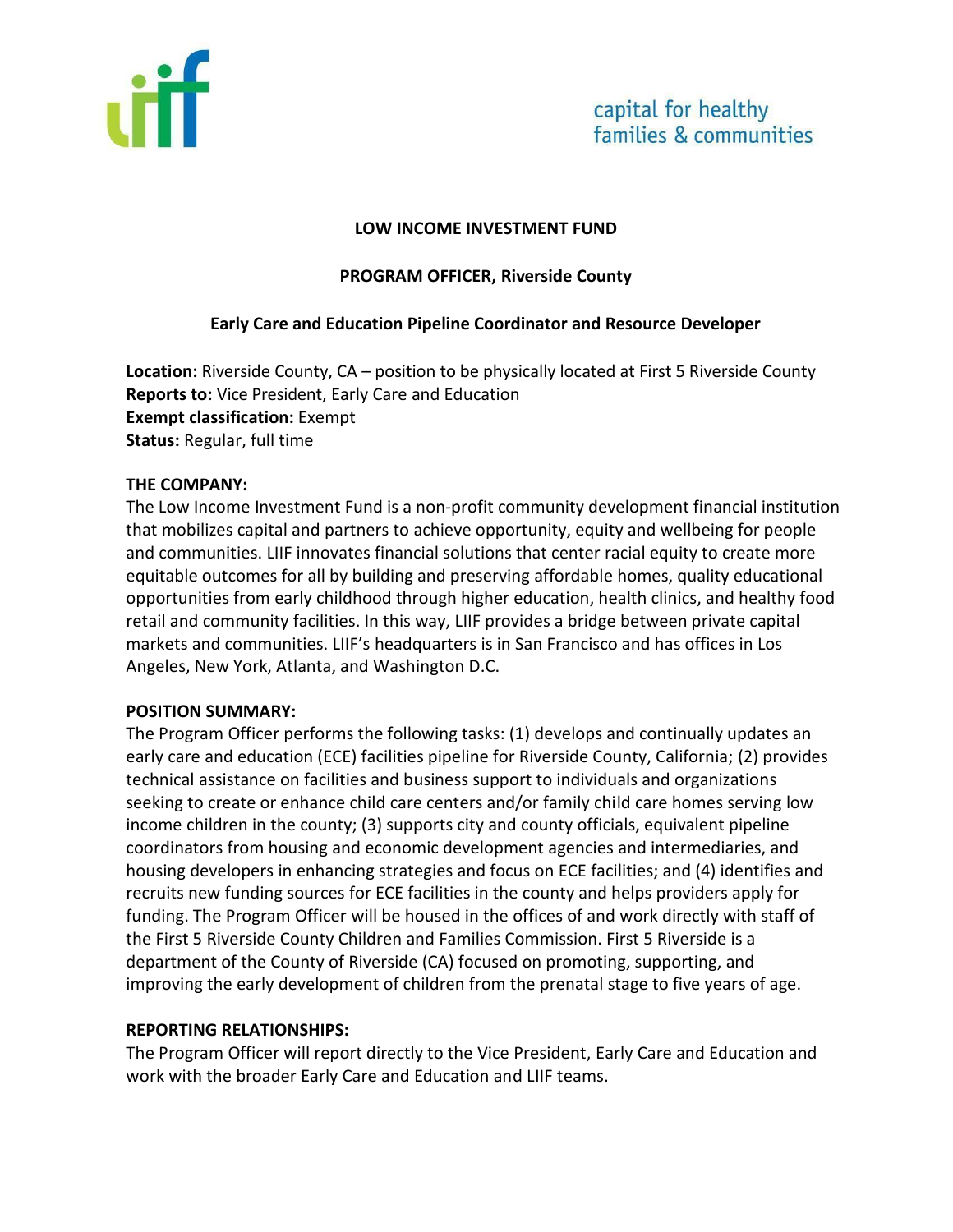

#### **ESSENTIAL FUNCTIONS:**

### **Develop and Continually Update an Early Care and Education Pipeline:**

- Collect, organize, and update data on ECE providers in the county that are considering or actively working on expanding, renovating, or opening new ECE facilities
- Develop a geographic mapping tool for publicly displaying the pipeline and connecting it with other equivalent housing and community development pipelines
- Conduct field work, including site visits to vacant or underutilized parcels and sites under construction to collect data, and appear at public meetings to discuss sites and projects.
- Develop and maintain relationships with ECE providers and technical assistance intermediaries throughout the county to help inform pipeline data and information.
- Develop and maintain relationships with staff from relevant city and county departments, affordable housing developers, and other community development intermediaries to promote and identify opportunities for co-locating projects in the ECE facilities pipeline with housing and other community assets.

### **Provide Technical Assistance to ECE Programs on Facilities Projects:**

- Provide training and technical assistance on topics such as physical environments, business, and any other topics consistent with OSSE and LIIF's mission of supporting the provision of long term high quality child care
- Help child care providers secure funding to meet their capital needs
- Develop, update and disseminate written material on regulatory, planning, building code and funding requirements for licensed child care centers and/or family child care spaces
- Develop, update, and disseminate written material on business issues pertaining to the successful long term operation of a child care facility

# **Coordinate Child Care Site Related Activities with City and Community Agencies:**

- Work closely with city and county agencies and housing developers when appropriate to identify child care facility needs, identify potential child care sites, and coordinate activities to utilize those sites
- Coordinate with local planning and other agencies on improving land use, building, and other codes to improve the local regulatory landscape for ECE facilities projects
- Work closely with the staff of First 5 Riverside County to support the expansion or renovation of child care spaces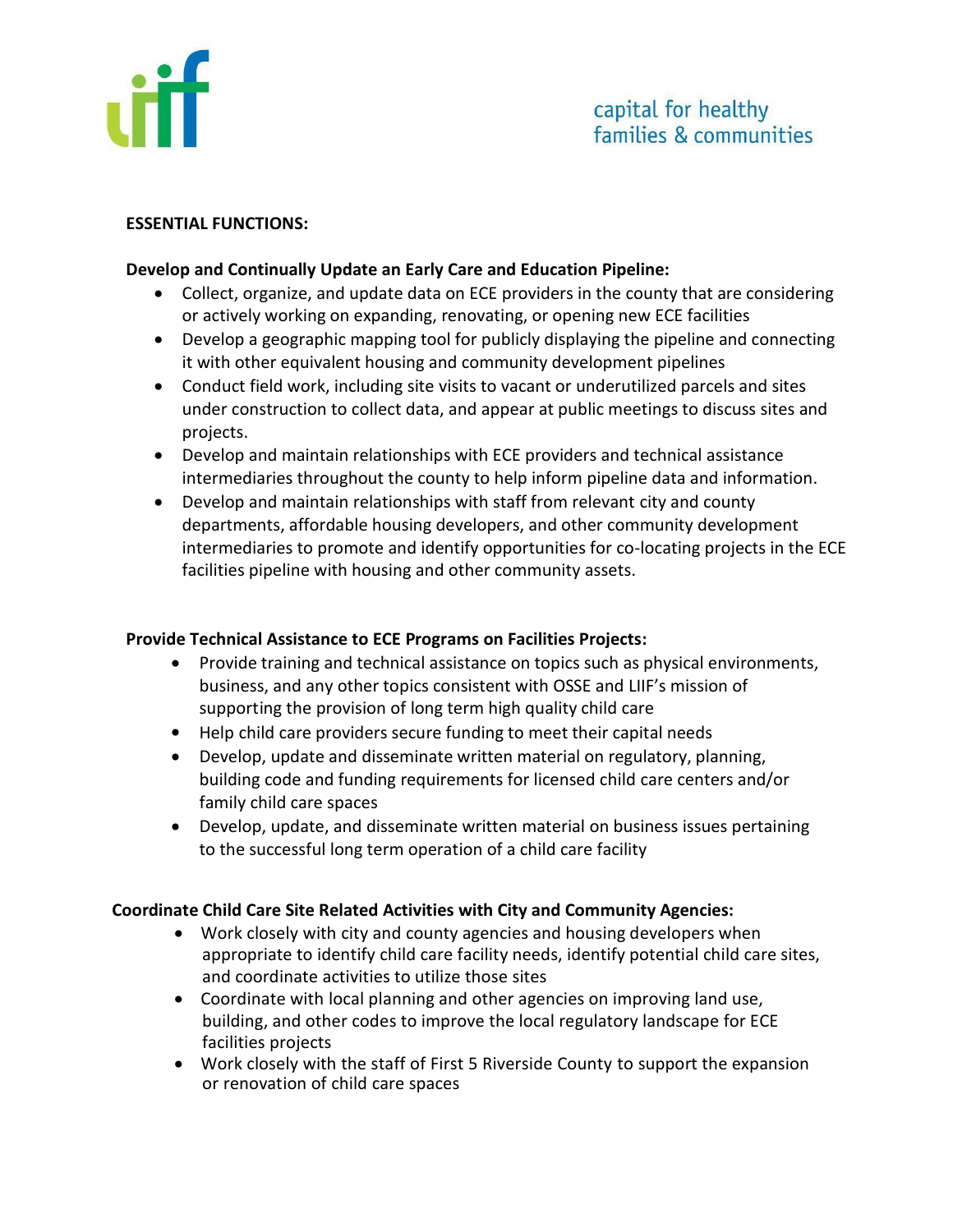

## **Identify and Support New Funding Opportunities for ECE Facilities**

- Identify and track state, regional, and local revenue sources for ECE facilities
- Recruit potential new funders and lenders to be involved in ECE, such as other CDFIs, banks, philanthropic organizations, etc.
- Consult with First 5 and any other city or county agencies in designing and using local funds for ECE facilities

### **Other Duties as Assigned**

### **SKILLS REQUIRED:**

The position requires demonstrated skills, knowledge, and experience in the following areas:

- Proficiency with Microsoft Excel required. Proficiency with GIS mapping software, preferably ESRI ArcMAP and ArcGIS Online, strongly preferred.
- Ability to develop and maintain professional relationships with a diverse set of cross-sector stakeholders and partners.
- Proven leadership, advocacy and systems change skills in early care and education, affordable housing, and/or planning and community development.
- Knowledge of major child care and community development challenges and regulatory landscapes in Riverside County and southern California
- Experience providing training and business technical assistance to ECE providers, small businesses, developers, and/or local government agencies.
- Knowledge or willingness to learn of planning and building codes as they relate to child care or community facilities.
- Command or interest in facilities construction, management issues, project management, and cost estimating
- Ability to work with individuals and groups with diverse interests and needs including partner organizations in the public and private sector
- Strong oral and written communication skills (bilingual preferred)
- Willingness to travel throughout Riverside County, and work some evening and weekend hours to attend planning meetings, commission events, etc.
- Ability to work independently with minimal supervision.
- Genuine commitment to resident and community issues, as well as to maintaining the integrity of the vision, mission, and values of LIIF

# **EDUCATIONAL AND OTHER REQUIREMENTS:**

A Bachelor's degree is required in a relevant area of study such as early care and education, architecture, planning, business administration, public administration, management, public policy, or finance. An advanced degree is preferred. Strong time management skills and a respect for deadlines are required, as is a genuine personal commitment to LIIF's mission.